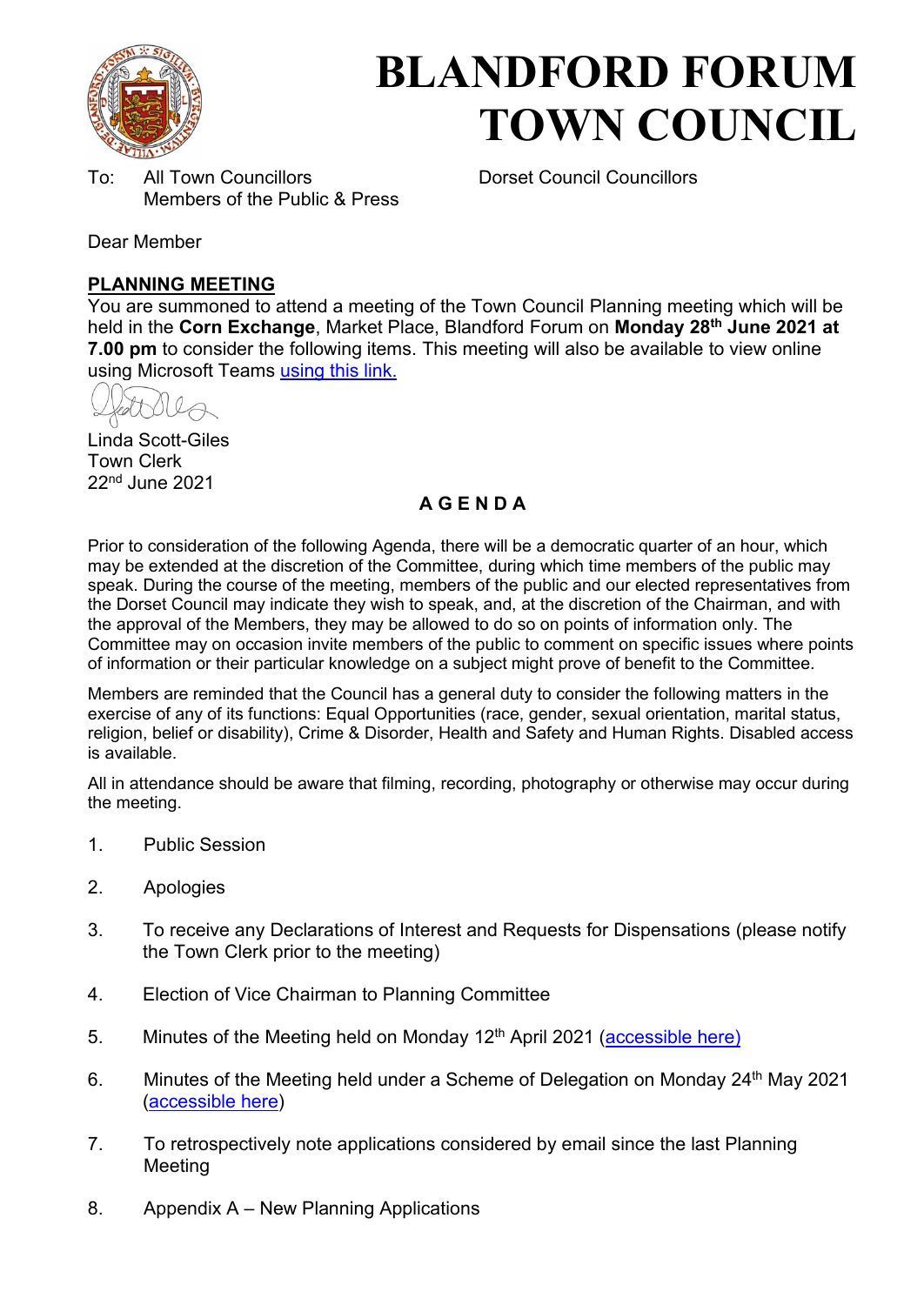- 9. Appendix B Dorset Council decisions on Planning Applications and Applications Awaiting Decisions (to be displayed at the meeting)
- 10. Site Visits/Dorset Council Planning Meetings
- 11. To consider th[e Boundary Commission for England's](http://www.bcereviews.org.uk/) 2023 Boundary Review Initial [Proposals for New Parliamentary Constituency](http://www.bcereviews.org.uk/) (response deadline is 2<sup>nd</sup> August 2021)
- 12. To consider responding to the Charmouth Neighbourhood Plan submission [consultation](https://www.dorsetcouncil.gov.uk/charmouth-neighbourhood-plan)
- 13. To respond to the Dorset Council Proposed Charging Strategy Report (the report was emailed to Councillors on 21<sup>st</sup> June 2021)
- 14. Clerk's Rep[ort & Correspondence](#page-6-0)

#### **DATES OF FUTURE MEETINGS**

| 5 <sup>th</sup> July  | Town & General Purposes Committee Meeting |
|-----------------------|-------------------------------------------|
| 12 <sup>th</sup> July | <b>Town Council Meeting</b>               |
| 19th July             | Town Council (Corn Exchange) Meeting      |
| 26 <sup>th</sup> July | <b>Planning Meeting</b>                   |

#### **Minutes of the Planning meeting are available from the Town Clerk's Office and online at [www.blandfordforum-tc.gov.uk](http://www.blandfordforum-tc.gov.uk/)**



**Town Clerk's Office Church Lane, Blandford Forum Dorset DT11 7AD** 





**Tel: 01258 454500 • Fax: 01258 454432 Email: admin@blandfordforum-tc.gov.uk [www.blandfordforum-tc.gov.uk](http://www.blandfordforum-tc.gov.uk/)**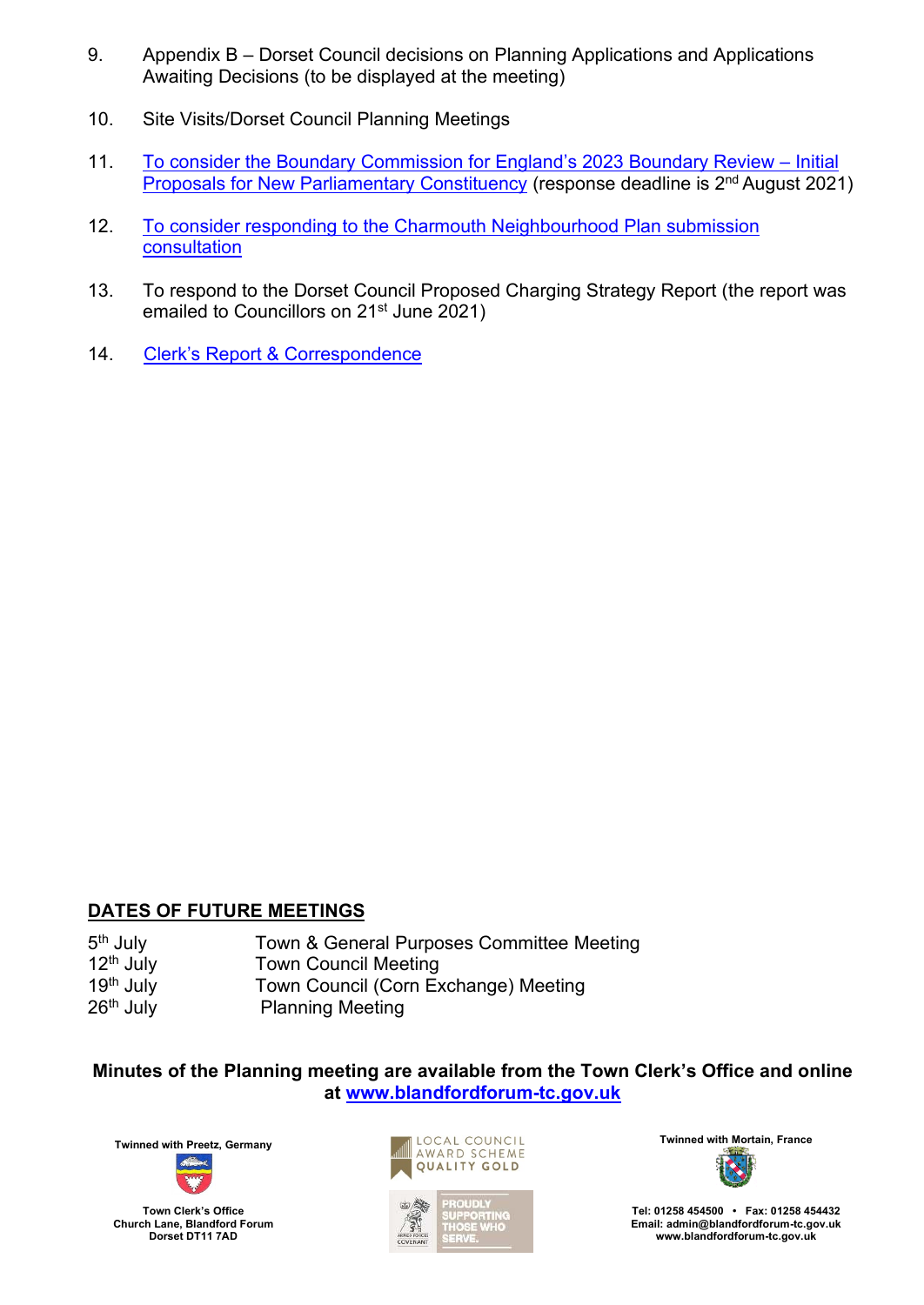# **To retrospectively note applications considered by email since the last Planning Meeting**

| <b>Application &amp; Date</b> | <b>Application Details</b>                                                                                                                                    | <b>Response submitted to the Dorset</b><br><b>Council</b>                                                                                                                                                                                                                |
|-------------------------------|---------------------------------------------------------------------------------------------------------------------------------------------------------------|--------------------------------------------------------------------------------------------------------------------------------------------------------------------------------------------------------------------------------------------------------------------------|
| P/HOU/2021/00436              | 3 Chestnut Grove Milldown Road<br>Replacement of roof & conversion of garage to dining room. Single storey<br>rear extension to replace existing conservatory | Town Council has no objections<br>to this application. The design,<br>proposed materials and<br>proportions are in keeping with<br>the rest of the building and the<br>screening already in place will<br>mean that there will be no<br>impact on the conservation area. |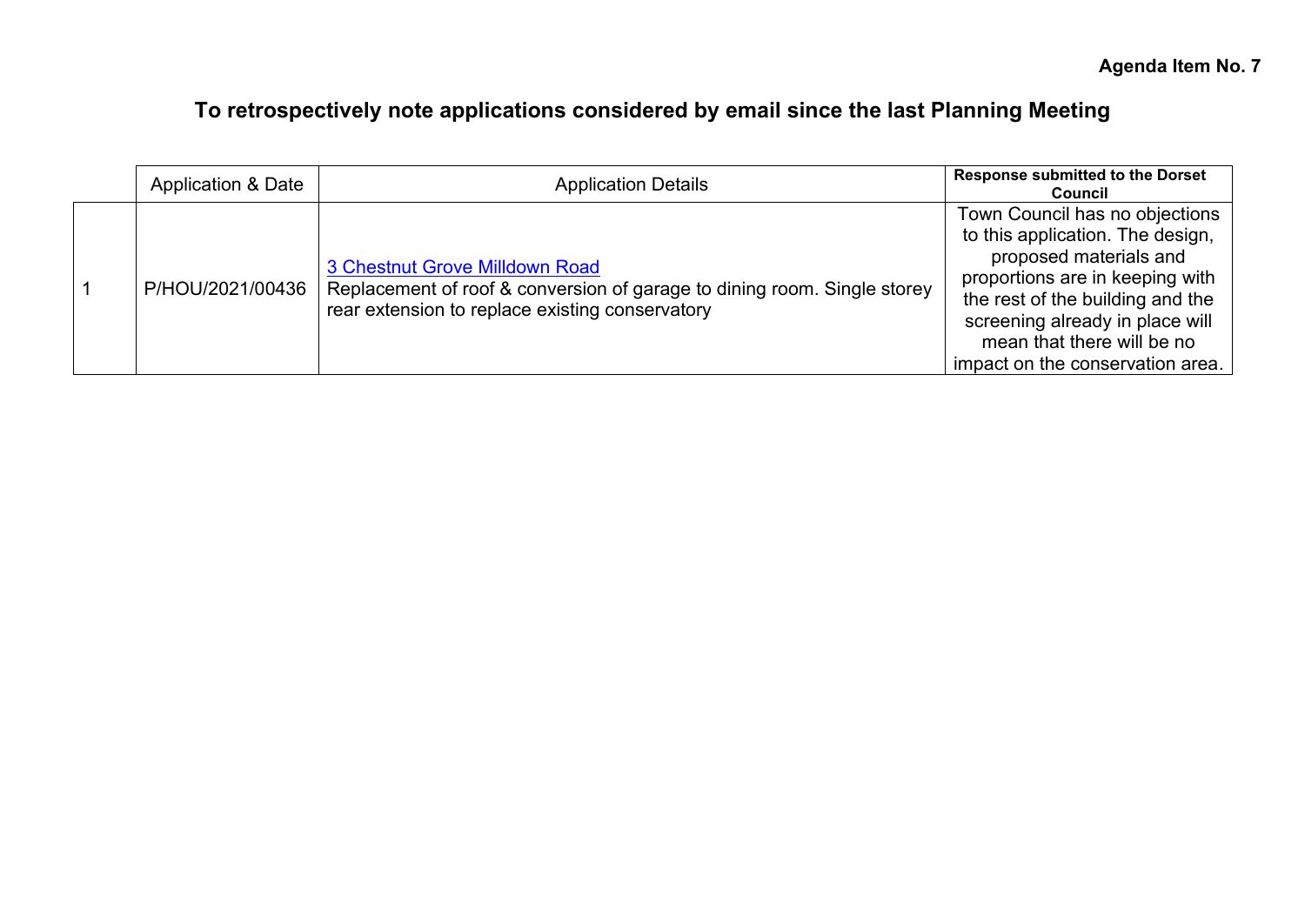## **PLANNING APPENDIX A – NEW PLANNING APPLICATIONS Planning Meeting on Monday 28th June 2021**

|                | <b>Application &amp; Date</b>                                                            | <b>Application Details</b>                                                                                                                                                                                                    | Comments/<br><b>Blandford + Neighbourhood Plan</b><br>2011-2033                                                                                                                                                                                                                                                                                                                                                                                                                                                                                        |
|----------------|------------------------------------------------------------------------------------------|-------------------------------------------------------------------------------------------------------------------------------------------------------------------------------------------------------------------------------|--------------------------------------------------------------------------------------------------------------------------------------------------------------------------------------------------------------------------------------------------------------------------------------------------------------------------------------------------------------------------------------------------------------------------------------------------------------------------------------------------------------------------------------------------------|
|                | P/FUL/2021/00821<br><b>Anchor Hanover</b><br>Group<br>19th May 2021                      | <b>Land At Wilverly Gardens</b><br>Change of use of flat to communal lounge & form accessibility ramp to<br>south elevation                                                                                                   | B11 - Managing Design in the<br><b>Conservation Area</b>                                                                                                                                                                                                                                                                                                                                                                                                                                                                                               |
| $\overline{2}$ | P/HOU/2021/00855<br>Mr Alfazema<br>28th May 2021                                         | 97 Alner Road<br>Garage conversion & erection of single storey rear extension                                                                                                                                                 |                                                                                                                                                                                                                                                                                                                                                                                                                                                                                                                                                        |
| 3              | P/CLE/2021/01370<br>Mr S Ible & Mrs C<br>Rouillier<br>10 <sup>th</sup> June 2021         | <b>Land South West Of Field View Road</b><br>Certificate of lawfulness application for confirmation of material start on<br>site to implement Planning Permission no. 2/2017/0590/FUL in respect of<br><b>Units 1 &amp; 2</b> | Certificate for implemented<br>operations, to clarify if they are<br>'lawful' or to confirm something<br>attached to the permission. e.g.<br>in this case, they are asking for<br>confirmation as to whether the<br>council consider that the<br>development has commenced.<br>We consult on these<br>applications as neighbours and<br>others often have useful<br>information which provides us<br>with additional background<br>information as to whether the<br>certificate can be issued. e.g. in<br>this case, have foundations<br>been dug etc. |
| 4              | P/LBC/2021/00934<br>The Blandford<br><b>Fashion Museum</b><br>15 <sup>th</sup> June 2021 | <b>Lime Tree House, The Plocks</b><br>External repair works and redecoration                                                                                                                                                  | B8 - Town Centre Boundary<br>B11 - Managing Design in the<br><b>Conservation Area</b>                                                                                                                                                                                                                                                                                                                                                                                                                                                                  |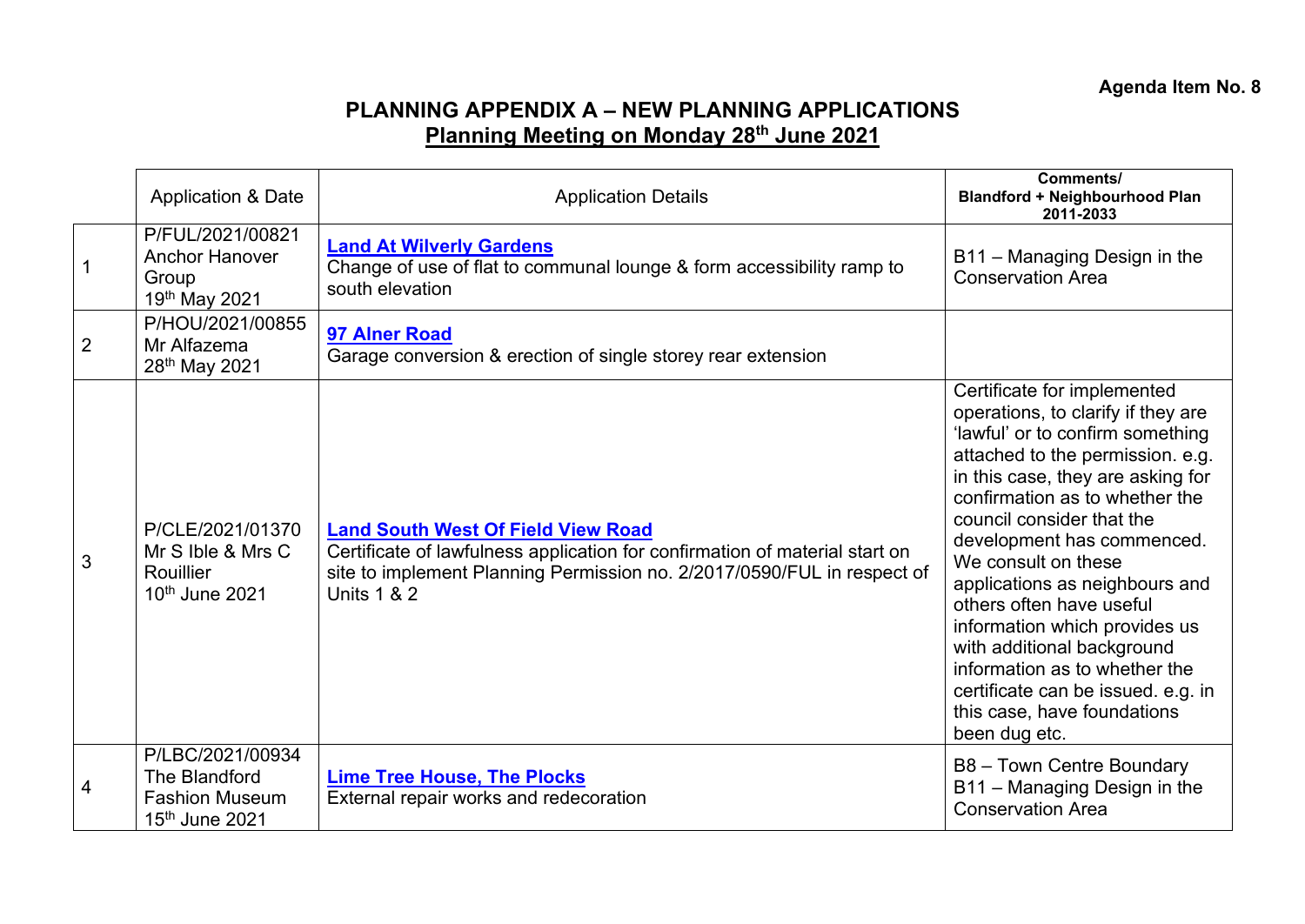|   | <b>Application &amp; Date</b>      | <b>Application Details</b>                                                                                                                                                                                                                                                                                                                                                                                                                                                                                                                                                                      | Comments/<br><b>Blandford + Neighbourhood Plan</b><br>2011-2033                                                                 |
|---|------------------------------------|-------------------------------------------------------------------------------------------------------------------------------------------------------------------------------------------------------------------------------------------------------------------------------------------------------------------------------------------------------------------------------------------------------------------------------------------------------------------------------------------------------------------------------------------------------------------------------------------------|---------------------------------------------------------------------------------------------------------------------------------|
| 5 | P/DCC/2021/01597<br>Dorset Council | Land south-east of Sunrise Business Park and north of the A350<br><b>Blandford Bypass</b><br>Development of a waste management centre for the bulking and transfer<br>of waste and recyclables, comprising a covered waste transfer station,<br>with waste storage, sprinkler tank and pump house, and a split-level<br>household recycling centre with vehicle unloading bays and partially<br>covered central yard, a dedicated 're-use centre', WEEE storage building,<br>office building, staff parking area, weighbridge and associated<br>landscaping. Formation of new access from A350. | $B3 - Employment$<br>The Lighting Assessment is now<br>available. The Town Council is<br>welcome to submit further<br>comments. |

# **Previous applications:**

|                           |                                       | <b>Town Council</b>                | <b>Dorset Council</b>                                          |
|---------------------------|---------------------------------------|------------------------------------|----------------------------------------------------------------|
| 2/2017/0590/FUL           | <b>Land South West Of Field View</b>  | Objects to the application due to  | <b>Refused - The proposal, by reason</b>                       |
| $31st$ March 2017         | Road                                  | overdevelopment and requests       | of the loss of open gardens which are                          |
|                           | Erect three no. self build dwellings, | that this application is           | an important feature in this part of the                       |
|                           | and associated parking.               | considered by the District         | town, inappropriate site layout                                |
|                           |                                       | <b>Council Planning Committee.</b> | incorporating large areas of                                   |
|                           |                                       |                                    | hardstanding at the front,                                     |
|                           |                                       |                                    | inappropriate form and appearance                              |
|                           |                                       |                                    | uncharacteristic of the locality and                           |
|                           |                                       |                                    | excessive built density are not<br>considered to safeguard the |
|                           |                                       |                                    | significance of the designated and                             |
|                           |                                       |                                    | undesignated heritage assets and                               |
|                           |                                       |                                    | their settings. The development                                |
|                           |                                       |                                    | proposed would result in the amenities                         |
|                           |                                       |                                    | that are currently enjoyed by the                              |
|                           |                                       |                                    | existing dwellings adjoining the site                          |
|                           |                                       |                                    | being adversely affected by                                    |
|                           |                                       |                                    | overlooking and overbearing.                                   |
| 2/2017/1414/OUT           | <b>Land South West Of Field View</b>  | No objection subject to the        | <b>Granted</b>                                                 |
| 4 <sup>th</sup> Sept 2017 | Road                                  | application being in line with the |                                                                |
|                           | Develop land by the erection of up    | <b>Blandford+ Neighbourhood</b>    |                                                                |
|                           | to 4 No. self build/custom build      | Plan.                              |                                                                |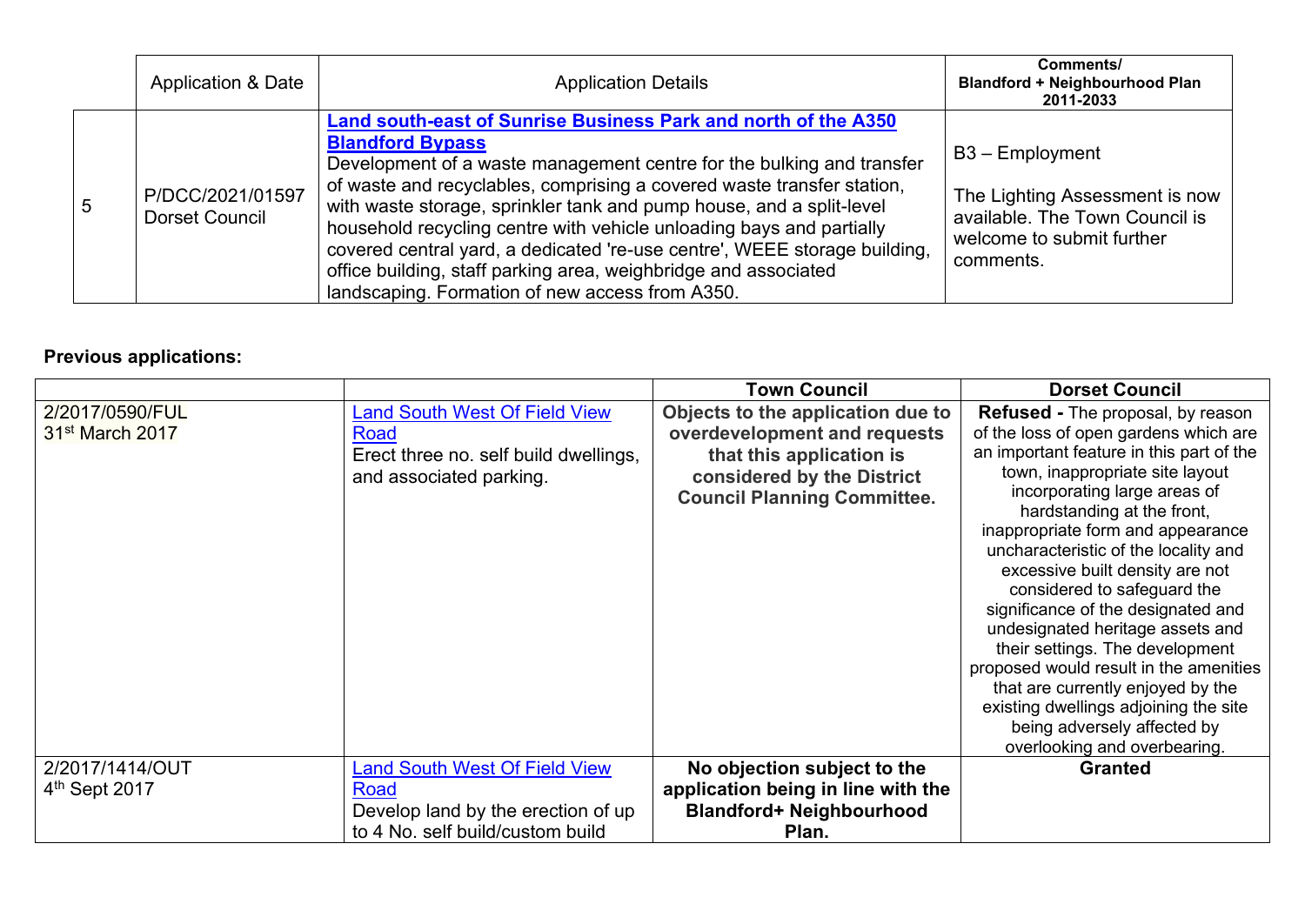|                              | dwellings, and associated parking.    |                                |                |
|------------------------------|---------------------------------------|--------------------------------|----------------|
|                              | (Outline application to determine     |                                |                |
|                              | access).                              |                                |                |
| 2/2017/0114/LBC              | <b>Lime Tree House, The Plocks</b>    | The Town Council has no        | <b>Granted</b> |
| The Blandford Fashion Museum | Replace roof covering and carry       | objections to the application. |                |
| 15th February 2017           | out associated external alterations.  |                                |                |
| P/DCC/2021/01597             | Land south-east of Sunrise            | The Town Council has no        |                |
| Minerals & Waste             | <b>Business Park and north of the</b> | objections to the application. |                |
| <b>May 2021</b>              | <b>A350 Blandford Bypass</b>          |                                |                |
|                              | Development of a waste                |                                |                |
|                              | management centre for the bulking     |                                |                |
|                              | and transfer of waste and             |                                |                |
|                              | recyclables, comprising a covered     |                                |                |
|                              | waste transfer station, with waste    |                                |                |
|                              | storage, sprinkler tank and pump      |                                |                |
|                              | house, and a split-level household    |                                |                |
|                              | recycling centre with vehicle         |                                |                |
|                              | unloading bays and partially          |                                |                |
|                              | covered central yard, a dedicated     |                                |                |
|                              | 're-use centre', WEEE storage         |                                |                |
|                              | building, office building, staff      |                                |                |
|                              | parking area, weighbridge and         |                                |                |
|                              | associated landscaping. Formation     |                                |                |
|                              | of new access from A350               |                                |                |